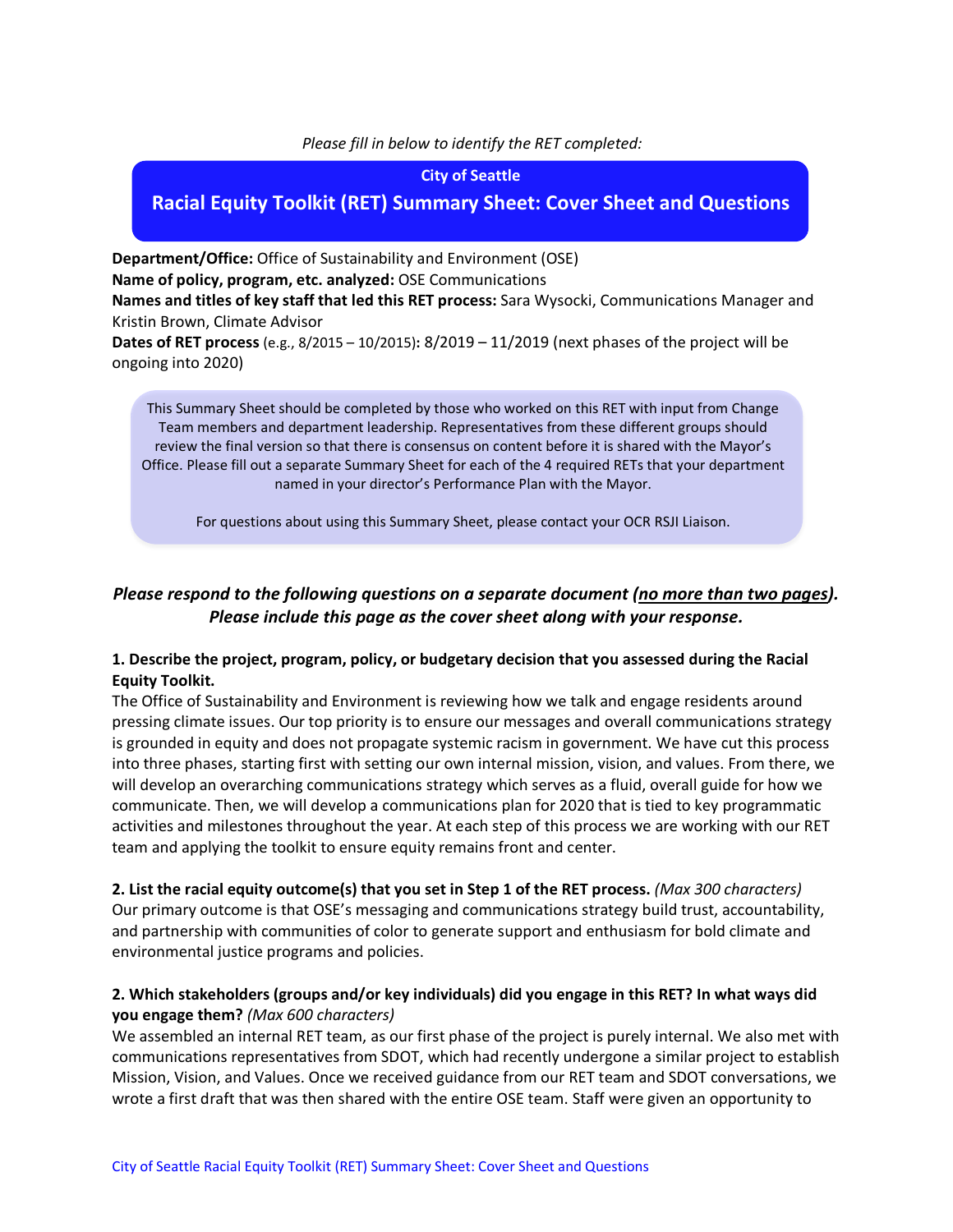provide feedback via an online survey, and we hosted a "lunch and learn" meeting to review the feedback and gain consensus on the content. We revised the Mission, Vision, Values document based on this feedback, and brought a revised version to our regular Coordination Team meetings. At that meeting, we incorporated another round of feedback before getting final approval from Director Finn Coven. As we move into Phase II and III we plan to engage external stakeholders.

## **3. Please describe up to five key benefits and/or burdens for people of color of this policy, program, project, or other decision, which the RET process helped you to identify or confirm.** *(Max 300 characters each)*

In the lead up to drafting our Mission, Vision, and Values, we first examined our current communication channels and content, and realized we may not be reaching some of our priority populations who are most bearing the brunt of climate change and systemic inequities. Key benefits of a revamped communications strategy would include that people of color feel represented in our communications and feel that our policies and programs are designed in a way that carefully considers and prioritizes their needs in the context of environmental injustice and historical racism. Additionally, people of color will have greater access to City initiatives and ability to co-create as we will do a better job communicating opportunities for engagement and use a broader array of communications channels to reach these populations. Finally, we hope that with OSE staff using our new Mission, Vision, and Values, which are grounded in equity, that all subsequent internal and external communications will also be grounded in equity.

## **4. Please describe up to five key actions – things that you will do differently or begin to do now – of this policy, program, project, or other decision, which will increase opportunity and/or minimize harm for people of color.** *(Max 300 characters each)*

Phase II (Q1 2020) involves establishing an overall communications strategy for OSE that will be grounded in equity. This will include strategies like leading with race in our communications, centering the stories and voices of communities of color in our communications, and seeking to use more inlanguage communications and reach audiences through different channels beyond Facebook and Twitter. Phase III will include concrete tactics to center racial equity in our upcoming policies and programs such that as we consider how we communicate about city initiatives, both internally and externally, we will think about the impact on people of color and whether our approach is truly building trust and partnership.

## **5. How will leadership ensure implementation of the actions described in question 4?** *(Max 800 characters)*

Leadership will help operationalize the tasks and next steps in our projects so that this work lives on and does not become something like a box to check before moving on. Leadership often has approval power or gives direction to staff as to how we communicate our work, therefore we will need help ensuring the strategies identified in this project are taken seriously and incorporated.

**6. How have/will you report back to your stakeholders? (This includes the people who were directly engaged in this RET process, those who will be affected by decisions made, and other departments or divisions impacted by the RET findings and the actions described in question 4.)** *(Max 800 characters)* We have been intentional about providing space for staff to provide input and give feedback on the products we create and about the overall process. We will use staff and Coordination Team meetings to provide updates to staff.